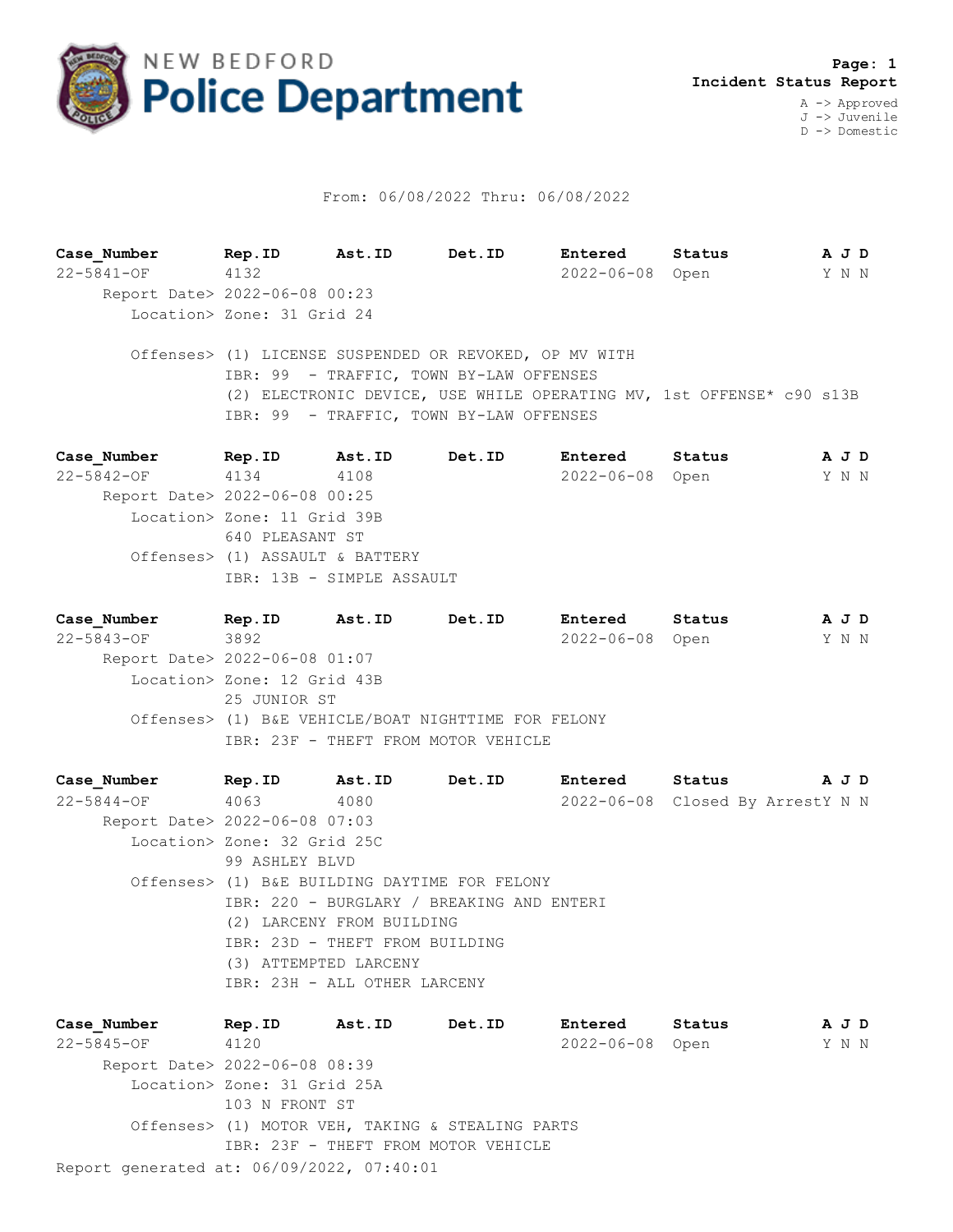

A -> Approved J -> Juvenile D -> Domestic

 (2) VANDALIZE PROPERTY c266 §126A IBR: 290 - DESTRUCTION / DAMAGE / VANDALI (3) TRESPASS IBR: 90J - TRESPASS OF REAL PROPERTY

**Case\_Number Rep.ID Ast.ID Det.ID Entered Status A J D** 22-5847-OF 3979 2022-06-08 Open Y N N Report Date> 2022-06-08 09:48 Location> Zone: 12 Grid 43B 38 JUNIOR ST Offenses> (1) B&E VEHICLE/BOAT NIGHTTIME FOR FELONY IBR: 23F - THEFT FROM MOTOR VEHICLE

**Case\_Number Rep.ID Ast.ID Det.ID Entered Status A J D** 22-5849-OF 3967 2022-06-08 Open Y N N Report Date> 2022-06-08 11:33 Location> Zone: 31 Grid 24 78 TALLMAN ST Offenses> (1) TRESPASS IBR: 90J - TRESPASS OF REAL PROPERTY

| Case Number                   | Rep.ID                     | Ast.ID                                  | Det.ID | Entered          | Status | A J D |  |
|-------------------------------|----------------------------|-----------------------------------------|--------|------------------|--------|-------|--|
| $22 - 5850 - OF$              | 5577                       |                                         |        | $2022 - 06 - 08$ | Open   | N N N |  |
| Report Date> 2022-06-08 11:44 |                            |                                         |        |                  |        |       |  |
|                               | Location> Zone: 23 Grid 66 |                                         |        |                  |        |       |  |
|                               | 52 MOSS ST                 |                                         |        |                  |        |       |  |
|                               |                            | Offenses> (1) DOG, FAIL MUZZLE/RESTRAIN |        |                  |        |       |  |
|                               |                            | IBR: 90Z - ALL OTHER OFFENSES           |        |                  |        |       |  |
|                               |                            | (2) DOG, FAIL MUZZLE/RESTRAIN           |        |                  |        |       |  |
|                               |                            | IBR: 90Z - ALL OTHER OFFENSES           |        |                  |        |       |  |
|                               |                            |                                         |        |                  |        |       |  |

**Case\_Number Rep.ID Ast.ID Det.ID Entered Status A J D** 22-5851-OF 3767 2022-06-08 Open Y N N Report Date> 2022-06-08 12:05 Location> Zone: 36 Grid 6 2941 ACUSHNET AVE Offenses> (1) A&B WITH DANGEROUS WEAPON IBR: 13A - AGGRAVATED ASSAULT

| Case Number                   | Rep.ID                       | Ast.ID | Det.ID | Entered          | Status | A J D |  |
|-------------------------------|------------------------------|--------|--------|------------------|--------|-------|--|
| $22 - 5854 - 0F$              | 3762                         |        |        | $2022 - 06 - 08$ | Open   | Y N N |  |
| Report Date> 2022-06-08 13:52 |                              |        |        |                  |        |       |  |
|                               | Location> Zone: 22 Grid 57A  |        |        |                  |        |       |  |
|                               | 152 THOMPSON ST              |        |        |                  |        |       |  |
|                               | Offenses> (1) IDENTITY FRAUD |        |        |                  |        |       |  |
|                               | IBR: 26C - IMPERSONATION     |        |        |                  |        |       |  |
|                               |                              |        |        |                  |        |       |  |

| Case Number | Rep.ID | Ast.ID | Det.ID | Entered         | Status | AJD   |  |
|-------------|--------|--------|--------|-----------------|--------|-------|--|
| 22-5858-OF  | 5577   |        |        | 2022-06-08 Open |        | N N N |  |

Report generated at: 06/09/2022, 07:40:01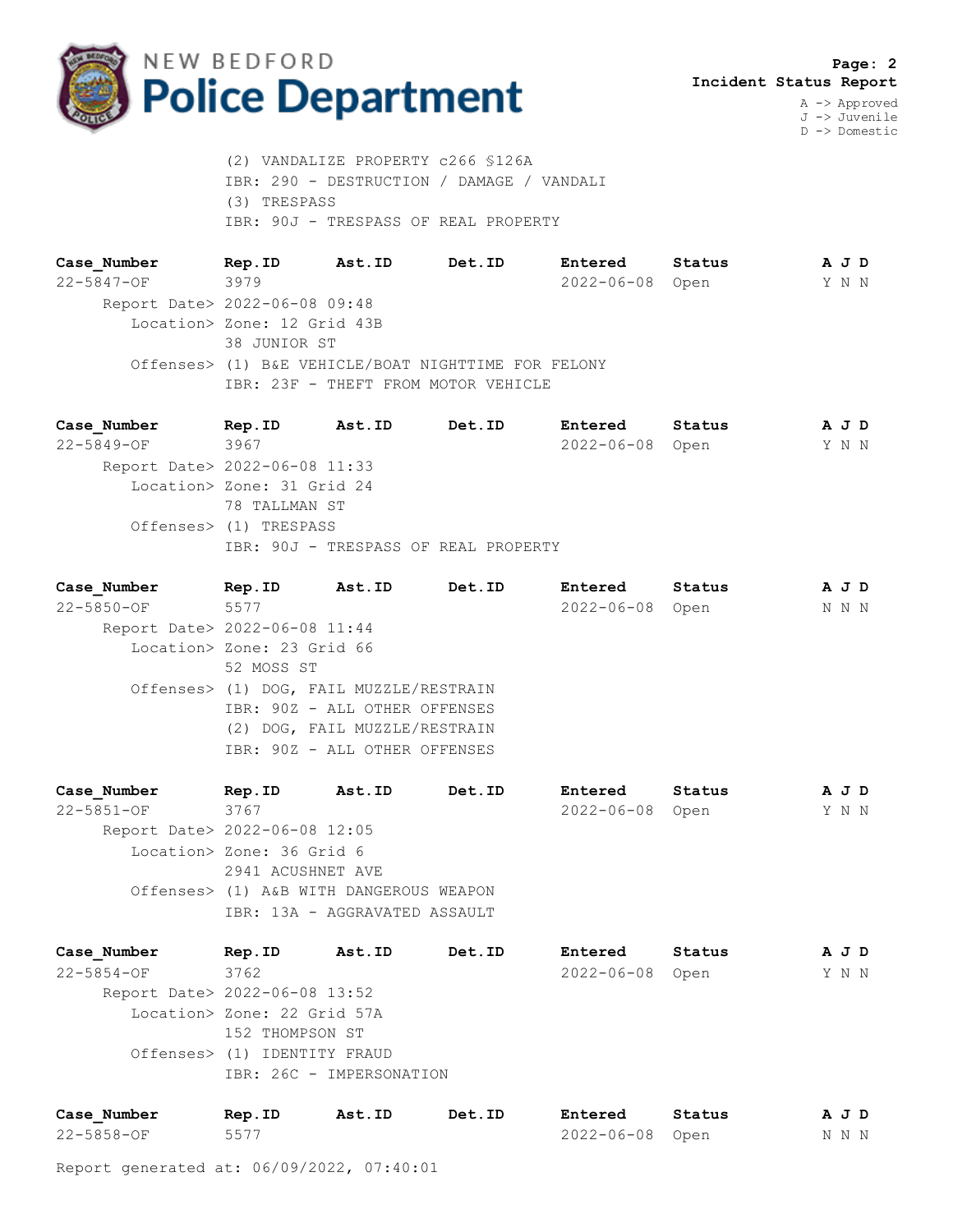

J -> Juvenile D -> Domestic

 Report Date> 2022-06-08 15:18 Location> Zone: 32 Grid 26A 171 WELD ST Offenses> (1) DOG, FAIL LICENSE IBR: 90Z - ALL OTHER OFFENSES

**Case\_Number Rep.ID Ast.ID Det.ID Entered Status A J D** 22-5864-OF 4102 2022-06-08 Open Y N N Report Date> 2022-06-08 16:38 Location> Zone: 21 Grid 50B 9 BEDFORD ST Offenses> (1) LARCENY UNDER \$1200 IBR: 23H - ALL OTHER LARCENY

**Case\_Number Rep.ID Ast.ID Det.ID Entered Status A J D** 22-5865-OF 4120 2022-06-08 Open Y N N Report Date> 2022-06-08 17:17 Location> Zone: 14 Grid 36 564 COUNTY ST Offenses> (1) THREAT TO COMMIT CRIME IBR: 13C - INTIMIDATION

**Case\_Number Rep.ID Ast.ID Det.ID Entered Status A J D** 22-5866-OF 3953 2022-06-08 Open Y N N Report Date> 2022-06-08 17:43 Location> Zone: 33 Grid 14 91 WOOD ST Offenses> (1) LARCENY OF REGISTRATION/LICENSE PLATE/TAG IBR: 23G - THEFT OF MOTOR VEHICLE PARTS O

**Case\_Number Rep.ID Ast.ID Det.ID Entered Status A J D** 22-5867-OF 4045 2022-06-08 Open N N N Report Date> 2022-06-08 17:10 Location> Zone: 31 Grid 24 37 NYE ST Offenses> (1) DRUG, POSSESS CLASS B IBR: 35A - DRUG / NARCOTIC VIOLATIONS (2) DRUG, POSSESS CLASS A IBR: 35A - DRUG / NARCOTIC VIOLATIONS

**Case\_Number Rep.ID Ast.ID Det.ID Entered Status A J D** 22-5868-OF 3970 2022-06-08 Open Y N N Report Date> 2022-06-08 18:18 Location> Zone: 13 Grid 33 141 WILLIS ST Offenses> (1) B&E FOR MISDEMEANOR BUILDING OR VEHICLE IBR: 23F - THEFT FROM MOTOR VEHICLE

| Case Number | Rep.ID | Ast.ID | Det.ID | Entered | Status | AJD |
|-------------|--------|--------|--------|---------|--------|-----|
|-------------|--------|--------|--------|---------|--------|-----|